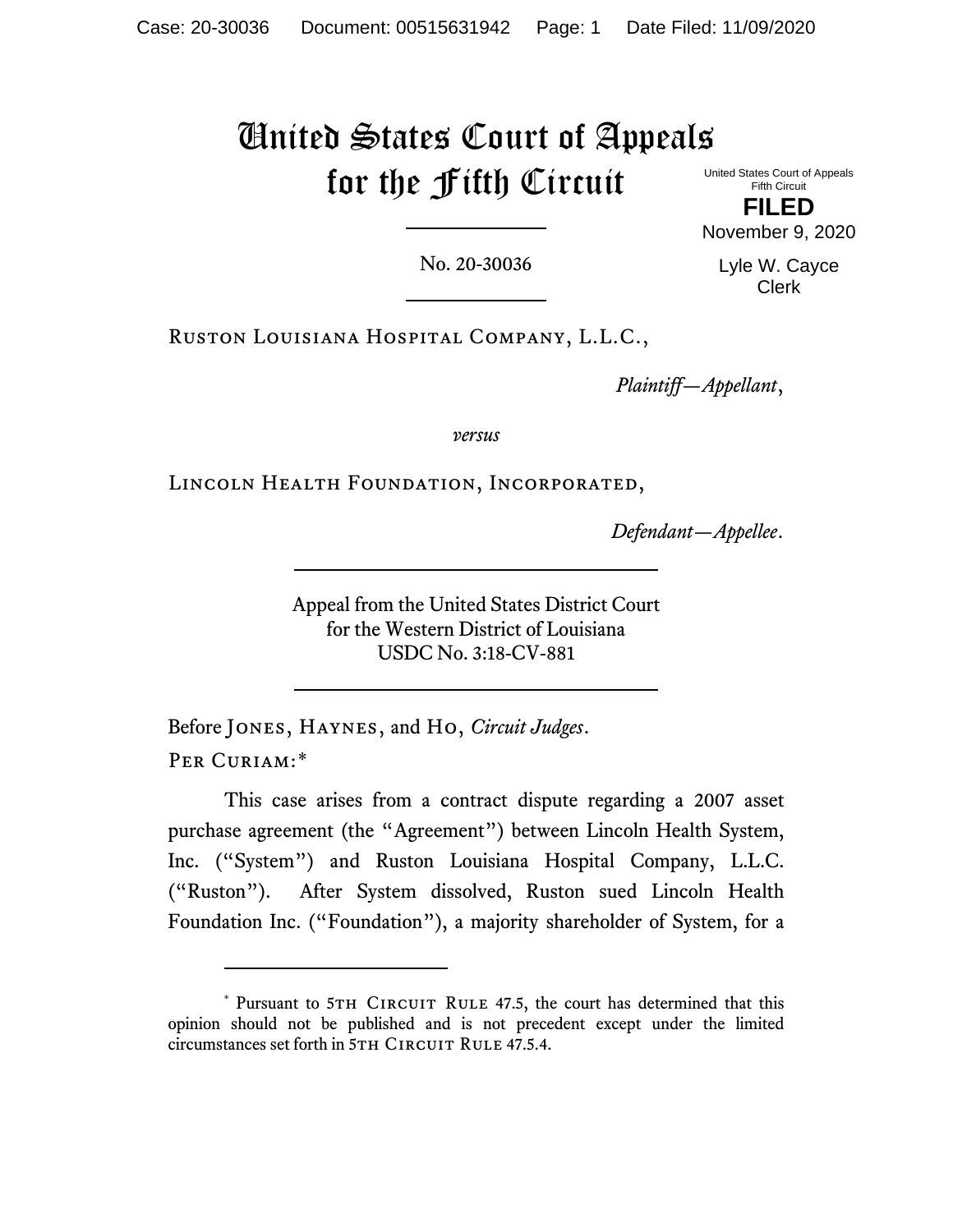## No. 20-30036

debt incurred prior to the Agreement.<sup>[1](#page-1-0)</sup> We AFFIRM the district court's grant of summary judgment in favor of Foundation.

The district court granted Foundation's motion for summary judgment, rejecting Ruston's two theories of successor liability—assumption and mere continuation. *Ruston La. Hosp. Co., LLC v. Lincoln Health Found., Inc.*, No. CV 3:18-00881, 2019 WL 7407432, at \*6–8 (W.D. La. Dec. 30, 2019). Ruston's appeal addresses the same two theories: [2](#page-1-1) neither support Ruston's claim of successor liability.

*Assumption.* In Louisiana, "[a]n obligor and a third person may agree to an assumption by the latter of an obligation of the former. To be enforceable by the obligee against the third person, the agreement must be made in writing." LA. CIV. CODE ANN. art. 1821. We agree with the district court's conclusion that Foundation's articles of incorporation articulating its "support" of System—are not equivalent to a written assumption. *See Ruston*, 2019 WL 7407432 at \*4. Likewise, we agree with the district court that there is a difference between determining the appropriate beneficiary to a charitable bequest and the assumption of

<span id="page-1-0"></span><sup>&</sup>lt;sup>1</sup> Several years after the Agreement, Ruston received notification that it owed the U.S. Centers for Medicare & Medicaid Services for costs incurred by System prior to the sale of the Hospital (the "CMS Charge"). Ruston paid the CMS Charge, then sought reimbursement from Foundation, as System had dissolved. This lawsuit ensued after Foundation's refusal.

<span id="page-1-1"></span><sup>2</sup> The standard of review, of course, is de novo. *See Lyles v. Medtronic Sofamor Danek, USA, Inc*., 871 F.3d 305, 310 (5th Cir. 2017). The district court had diversity jurisdiction over this case, *see* 28 U.S.C. § 1332, and we review its final judgment, *see* 28 U.S.C. § 1291. Accordingly, we apply Louisiana substantive law.